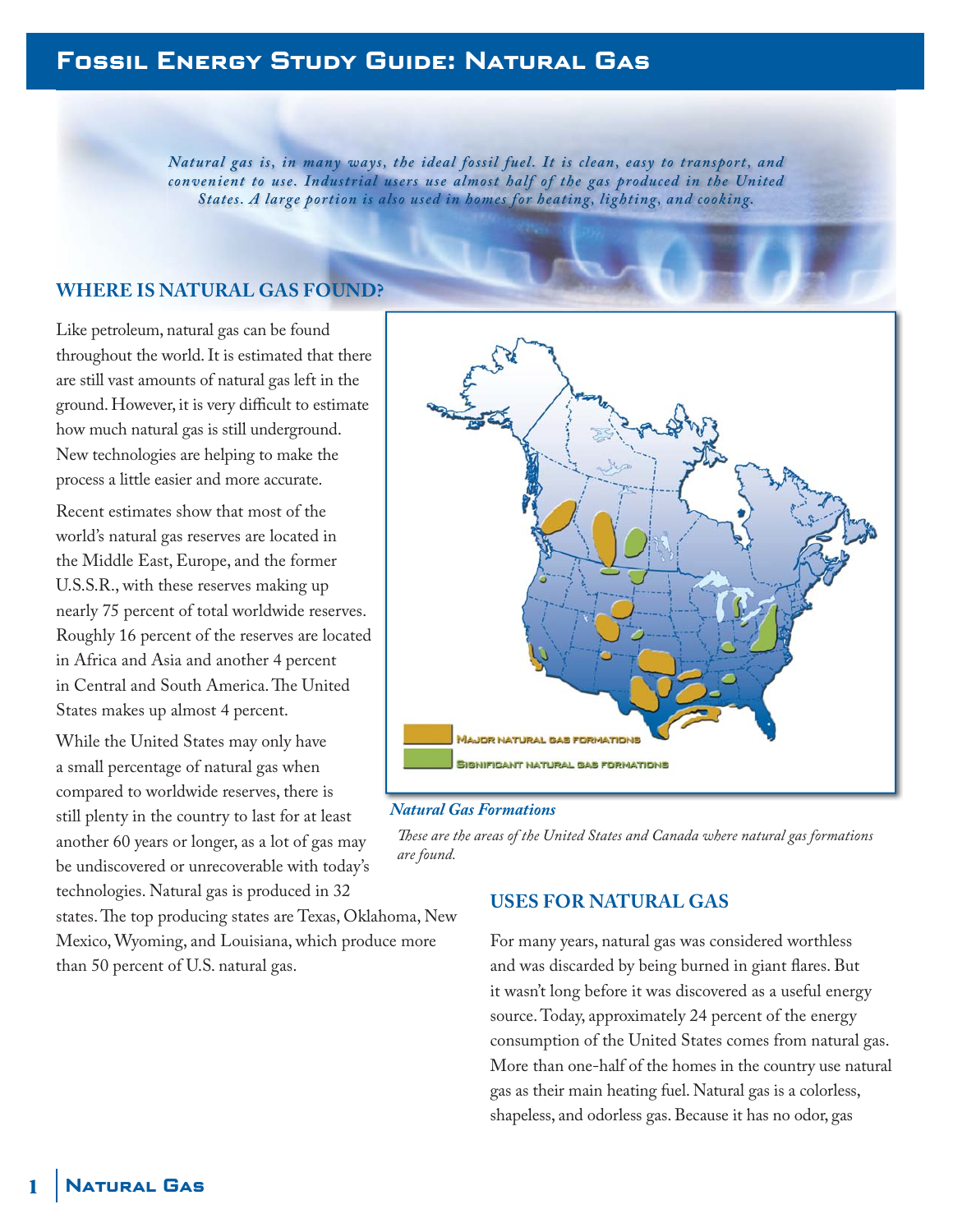companies add a chemical to it that smells similar to rotten eggs. This way you can tell if there is a gas leak in your house.

Natural gas is also an essential raw material for many common products, including paints, fertilizers, plastics, antifreeze, and medicine. We also get propane—a fuel often used in many barbecue grills—when we process natural gas.

# **DRILLING FOR NATURAL GAS**

The exploration for and production of natural gas is very similar to that of petroleum. In fact, natural gas is commonly found in the same reservoirs as petroleum. Because natural gas is lighter, it is often found on top of the oil. And like oil, some natural gas flows freely to wells because of the natural pressure of the underground reservoir forces the gas through the reservoir rocks. These types of gas wells require only a "**Christmas tree**," which is a series of pipes and valves on the surface that are used to control the flow of gas. Only a small number of these free-flowing gas formations still exist in the U.S. gas fields.



*from underground formations flows through pipes on the surface sometimes called a "Christmas Tree."* 

Most now need some type of pumping system to extract the gas still trapped in the underground formation.

One of the most common is the "**horse head**" pump, which rocks up and down to lift a rod in and out of a well bore, bringing gas and oil to the surface.

Often the flow of gas through a reservoir can be improved by creating tiny cracks in the rock, called fractures, that serve as open pathways for the gas to flow. In a technique called "**hydraulic fracturing**," drillers force high pressure fluids (like water) into a formation to crack the rock.  $A$ "**propping agent**," like sand or tiny glass beads, is added to the fluid to prop open the fractures when the pressure is decreased.

Natural gas can be found in a variety of different underground formations, including: shale formations; sandstone beds; and coal seams. Some of these formations are more difficult and more expensive to produce than others, but they hold the potential for vastly increasing the nation's available gas supply.

Recent research is exploring how to obtain and use gas from these sources. Some of the work has been in **Devonian shales**, which are rock formations of organic rich clay where gas has been trapped. Dating back nearly 350 million years (to the Devonian Period), these black or brownish shales were formed from sediments deposited in the basins of inland seas during the erosion that formed the Appalachian Mountains.

Other sources of gas include "tight sand lenses." These deposits are called "tight" because the holes that hold the gas in the sandstone are very small. It is hard for the gas to flow through these tiny spaces. To get the gas out, drillers must first crack the dense rock structure to create ribbon-thin passageways through which the gas can flow.

Coalbed methane gas that is found in all coal deposits was once regarded as only a safety hazard to miners but now, due *Natural gas* to research, is viewed as a valuable potential source of gas.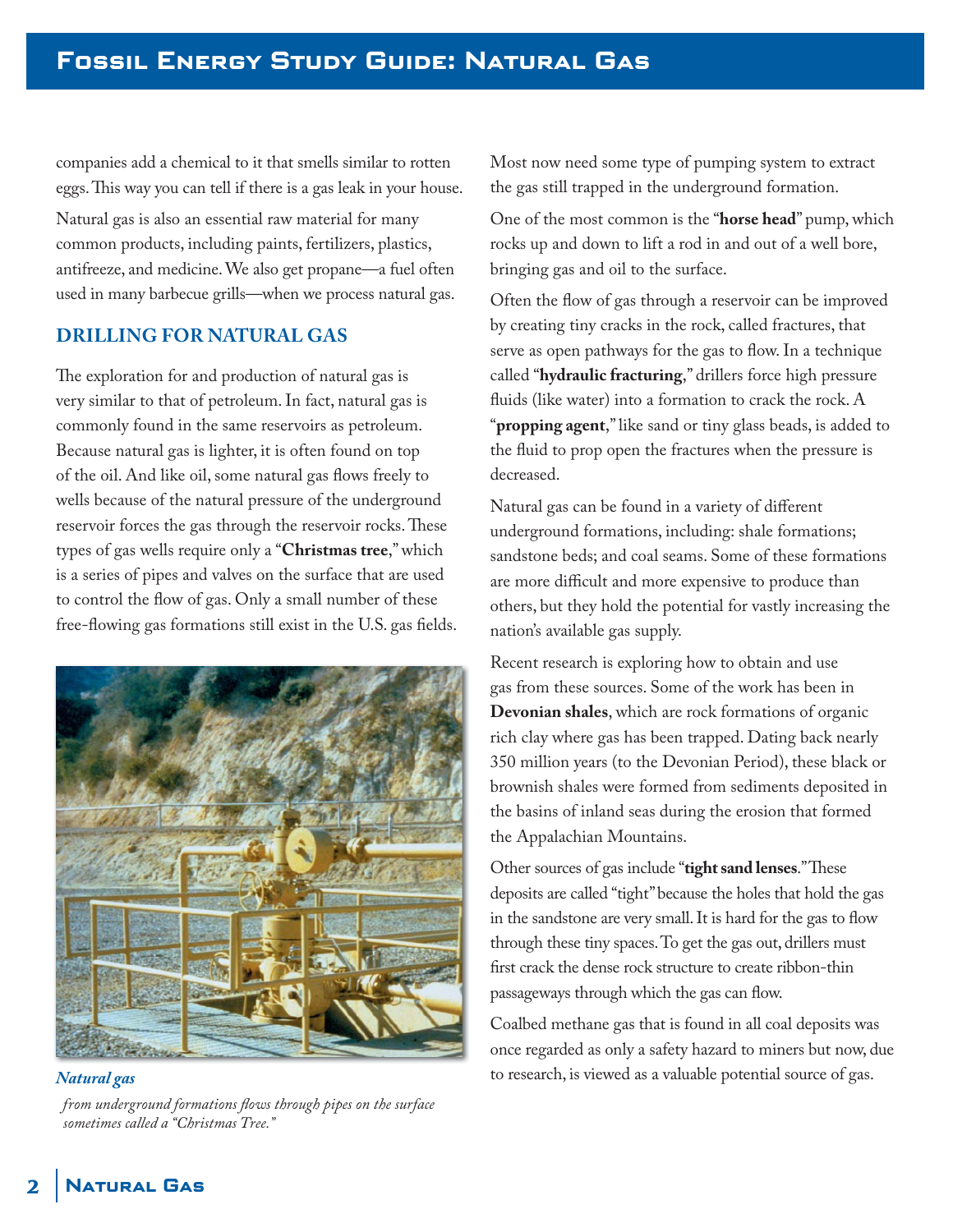# **Fossil Energy Study Guide: Natural Gas**

### **STORAGE AND DELIVERY OF NATURAL GAS**

Once natural gas is produced from underground rock formations, it is sent by pipelines to storage facilities and then on to the end user. The United States has a vast pipeline network that transports gas to and from nearly any location in the lower 48 states. There are more than 210 natural gas pipeline systems, using more than 300,000 miles of interstate and intrastate transmission pipelines. There are more than 1,400 compressor stations that maintain pressure on the natural gas to keep it moving through the system. There are more than 400 underground natural gas storage facilities that can hold the gas until it is needed back in the system for delivery to the more than 11,000 delivery points, 5,000 receipt points, and 1,400 interconnection points that help transfer the gas throughout the country.



The United States has a vast pipeline network that transports gas to

*and from nearly any location in the lower 48 states.*

*Pipelines*



Today: The U.S. pipeline network, if laid out end-to-end,

would stretch to the moon and back twice!

#### 1950s – 1960S: The United States begins building its pipeline network. Thousands of miles of pipelines are constructed during this period.

1940s: After World War II, the construction of natural gas pipelines expands throughout the United States as improvements in metals, welding techniques, and pipe making make pipeline construction more economically attractive.

# **HISTORY OF NATURAL GAS**

100<br>
100 to 125 A.D.<br>
100 to 125 A.D.<br>
1890s: CIRES BEEN CONVERTING TOR COOKING AND<br>
1890s: CIRES BEEN CONVERTING SARCH OUT NEW<br>
1890s: CIRES BEEN CONVERTING SARCH OUT NEW<br>
1890s: CIRES BEEN CONVERTING STREET LAMPS TO<br>
189 100 to 125 A.D.: Greek historian Plutarch **WRITES ABOUT THE "ETERNAL** flames" in what is presentday Iraq. 1800 ທ

These flames may have been natural gas escaping from cracks in the ground and ignited by lightning.

1800s: Natural GAS IS USED ALMOST EXCLUSIVELY as fuel for lamps, including street lamps. as

1821: In Fredonia, New York, William A. Hart drills a 27-foot-deep well in an effort to get a larger flow of gas from a surface seepage of natural gas, creating the first well intentionally drilled to obtain natural gas.

1885: ROBERT BUNSEN INVENTS A BURNER THAT MIXES air with natural gas. The "Bunsen Burner" showed how gas could be used to provide heat for cooking and WARMING BUILDINGS.

1890s: CITIES BEGIN CONVERTING STREET LAMPS TO electricity, leading gas producers to search out new markets for their product.

1891: The first natural gas pipeline is constructed, carrying gas from fields in central Indiana through 120 miles of pipelines into Chicago.

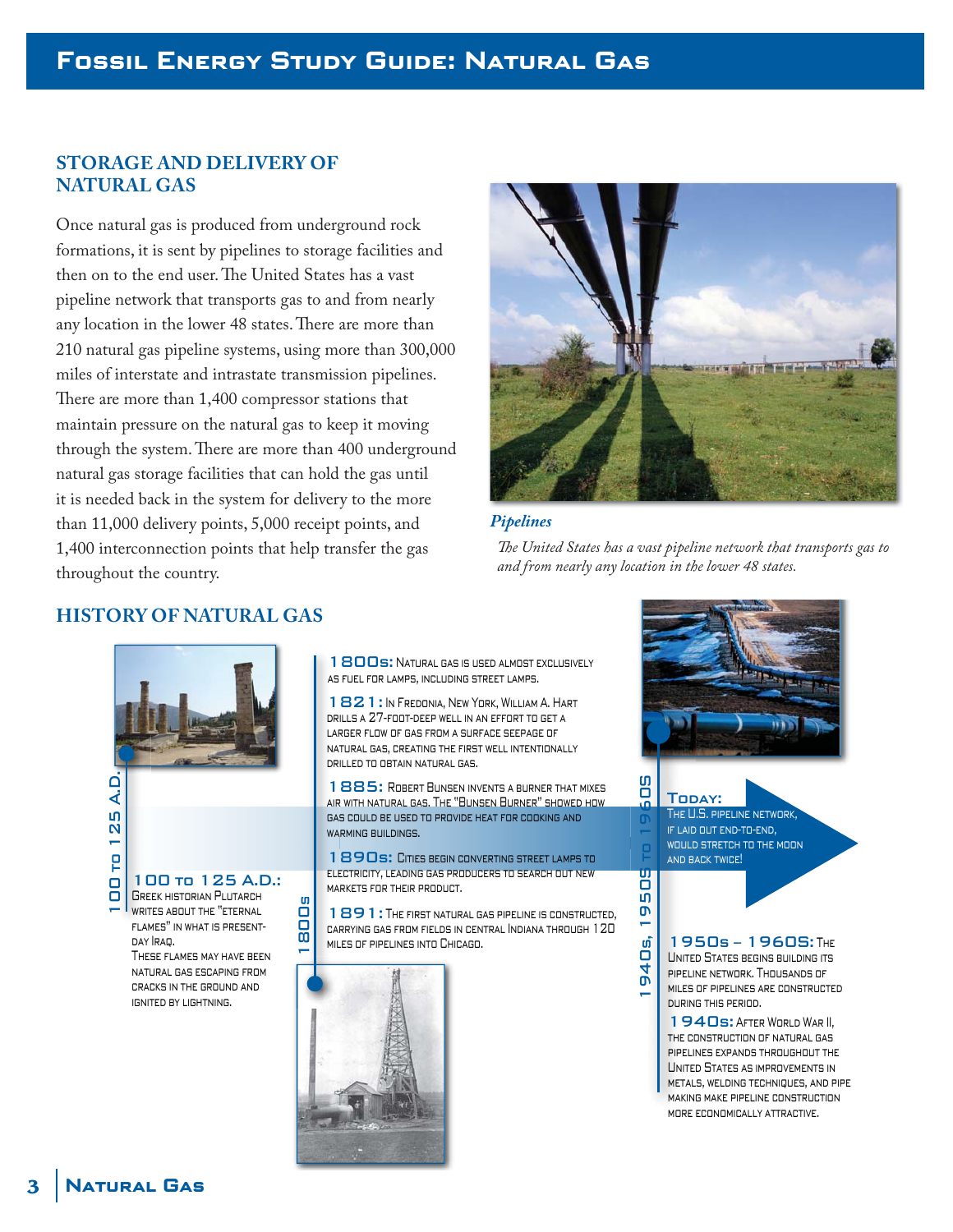

#### *Methane*

*Natural gas is made up mainly of the chemical methane, a simple compound that has a carbon atom surrounded by four hydrogen*  atoms. Methane is highly flammable and burns almost completely, *with no ash and very little air pollution.*



*is a cage-like lattice of ice inside of which are trapped molecules of methane, the chief component of natural gas.*

### **MEETING OUR FUTURE NATURAL GAS NEEDS**

Natural gas is an important energy source for the U.S. economy, providing 24 percent of all energy used in our Nation's diverse energy portfolio. A reliable and efficient energy source, natural gas is also the least carbon-intensive of the fossil fuels.

Historically, the United States has produced much of the natural gas it has consumed, with the balance imported primarily from Canada through pipelines. The total U.S. natural gas consumption is expected to increase from about 23 trillion cubic feet today to 24 trillion cubic feet in 2035.

# **METHANE HYDRATE**

Production of domestic conventional and unconventional natural gas cannot keep pace with demand growth. The development of new, cost-effective resources such as **methane hydrate** can play a major role in moderating price increases and ensuring adequate future supplies of natural gas for American consumers.

Methane hydrate is a cage-like lattice of ice inside of which are trapped molecules of methane, the chief component of natural gas. If methane hydrate is either warmed or depressurized, it will revert back to water and natural gas. When brought to the earth's surface, one cubic meter of gas hydrate releases 164 cubic meters of natural gas. Hydrate deposits may be several hundred meters thick and generally occur in two types of settings: under Arctic permafrost, and beneath the ocean floor. Methane that forms hydrate can be both biogenic, created by biological activity in sediments, and thermogenic, created by geological processes deeper within the earth.

While global estimates vary considerably, the energy content of methane occurring in hydrate form is immense, possibly exceeding the combined energy content of all other known fossil fuels. However, future production volumes are speculative because methane production from hydrate has not been documented beyond small-scale field experiments.